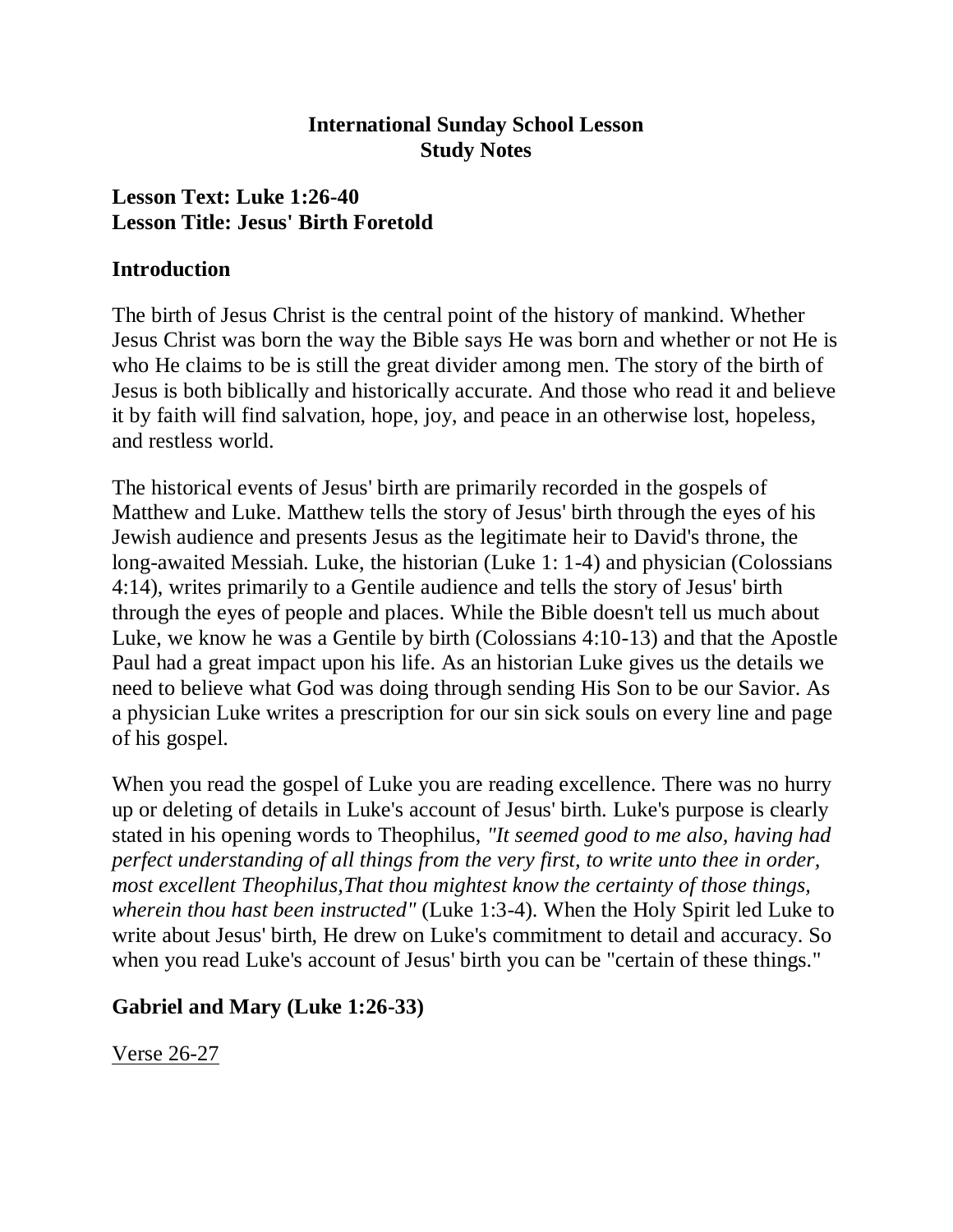"And in the sixth month the angel Gabriel was sent from God unto a city of Galilee, named Nazareth, To a virgin espoused to a man whose name was Joseph, of the house of David; and the virgin's name was Mary."

Any serious study of the birth of Jesus requires an accurate understanding of the woman who bore Him. It is sad that more confusion surround the mother of Jesus than Jesus Himself! There are several unbiblical doctrines concerning Mary. First, the doctrine of immaculate conception teaches that Mary was born without a fallen sin nature. In other words, Mary was free from original sin. That is false because the Bible says, "For all have sinned, and come short of the glory of God" (Romans 3:23). Second, the doctrine of perpetual virginity teaches that Mary remained a virgin until her death. Third, the doctrine of bodily assumption teaches that Mary never physically died but was taken directly into heaven in bodily form. These false teachings concerning Mary embraced primarily by the Roman Catholic Church has led to the idea that Mary a co-redeemer and co-mediator alongside her Son, Jesus Christ. That is false.

Luke took great care in presenting Mary accurately and biblically in respect to her role in Jesus' birth. All we need to know about Mary is recorded in the Bible. She is to be modeled in her obedience and commitment to the Lord but should never be prayed too or worshipped.

As Luke begins to tell us about the announcement of Jesus' birth by "the angel Gabriel," he does so from God's side. Luke starts by introducing us to the divine messenger from God, "the angel Gabriel." This is the second time "Gabriel" has appeared in this first chapter (Luke 1:9-19). It had been hundreds of years since any angelic activity had taken place among God's people. But with the foretelling of Jesus' birth, angels are active.

Luke establishes a time line in the story of Jesus' conception and birth. The "sixth month" is a reference to the "sixth month" of Elisabeth's pregnancy. Elisabeth, wife of the priest Zechariah's, is six months pregnant with the forerunner of Jesus, John the Baptist. "Gabriel" is "sent from God unto a city of Galilee, named Nazareth." Again, Luke uses the words "sent from God" to stress the divine order and intervention of God in the birth of Jesus.

Mary lived in "Nazareth" which was not a prominent or significant place. Archeological evidence suggests that only several hundred people lived in "Nazareth." The reputation of the Nazarene's was not good. Whether they deserved that reputation or not, it may have had something to do with Nathaniel's question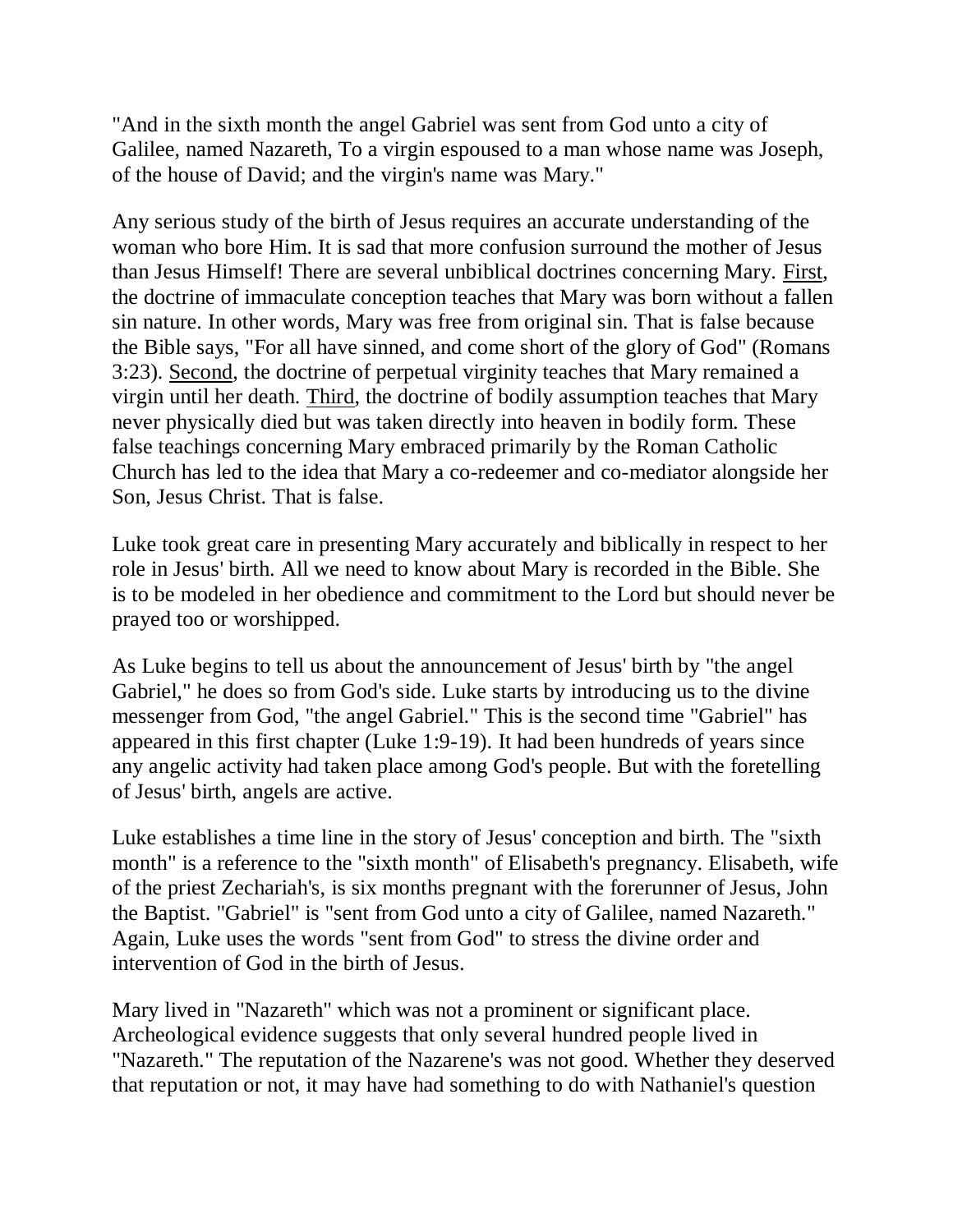when he heard that Jesus grew up in "Nazareth." He asked, *"Can anything good come out of Nazareth?"* (John 1:46). Philip answered Nathaniel's question, *"Come and see"* (John 1:46).

Twice in verse 27, Luke tells us "Mary" was a "virgin." The word "virgin" is the Greek word *"parthenos,"* and means "one who has had no sexual relation." The word is never used of a married woman. At the time of the angel's visit, the virgin Mary was "espoused to a man named Joseph." "Espoused" means "betrothed or engaged" but it was a different type of engagement than what we have in our culture today. "Espousal" was a binding, legal relationship and it was arranged by parents. It was a legal document, parents agreed that their children would marry and it often occurred in the early teenage years. Mary was an "espoused virgin," waiting the celebration of her vows and the consummation of her union with Joseph.

"And the virgins name was Mary" is so exact and to the point. "Mary" means "exalted one," but there is nothing in Mary's life for which she is described by Luke as worthy of anything. When Luke wrote about Zacharias and Elisabeth, he said, *"they were both righteous before God"* (Luke 1:6). But nothing is said about Mary. It makes you want to ask, "Mary who" or "What about Mary."

### Verse 28

"And the angel came in unto her, and said, Hail, thou that art highly favoured, the Lord is with thee: blessed art thou among women."

The angel's greeting, "Hail, thou that art highly favoured..." conveyed the idea of granting grace or means that Mary was "full of grace." The Roman Catholic Church took this to mean that Mary possessed grace that she could bestow on others. Interpreted correctly, the words mean Mary was the recipient of grace. She was "highly favoured" because of the undeserved, unmerited favor of God.

"The Lord is with thee" are words of affirmation and encouragement to Mary that the Lord will be with her in all that is about to take place in her life. It is only by God's presence and power that Mary will be able to conceive and give birth to Jesus.

"Blessed art thou among women" again stresses the reality that Mary was not the one giving the blessing, she was the recipient of the blessing. She is not "blessed ABOVE women," but rather "blessed among women." As other women would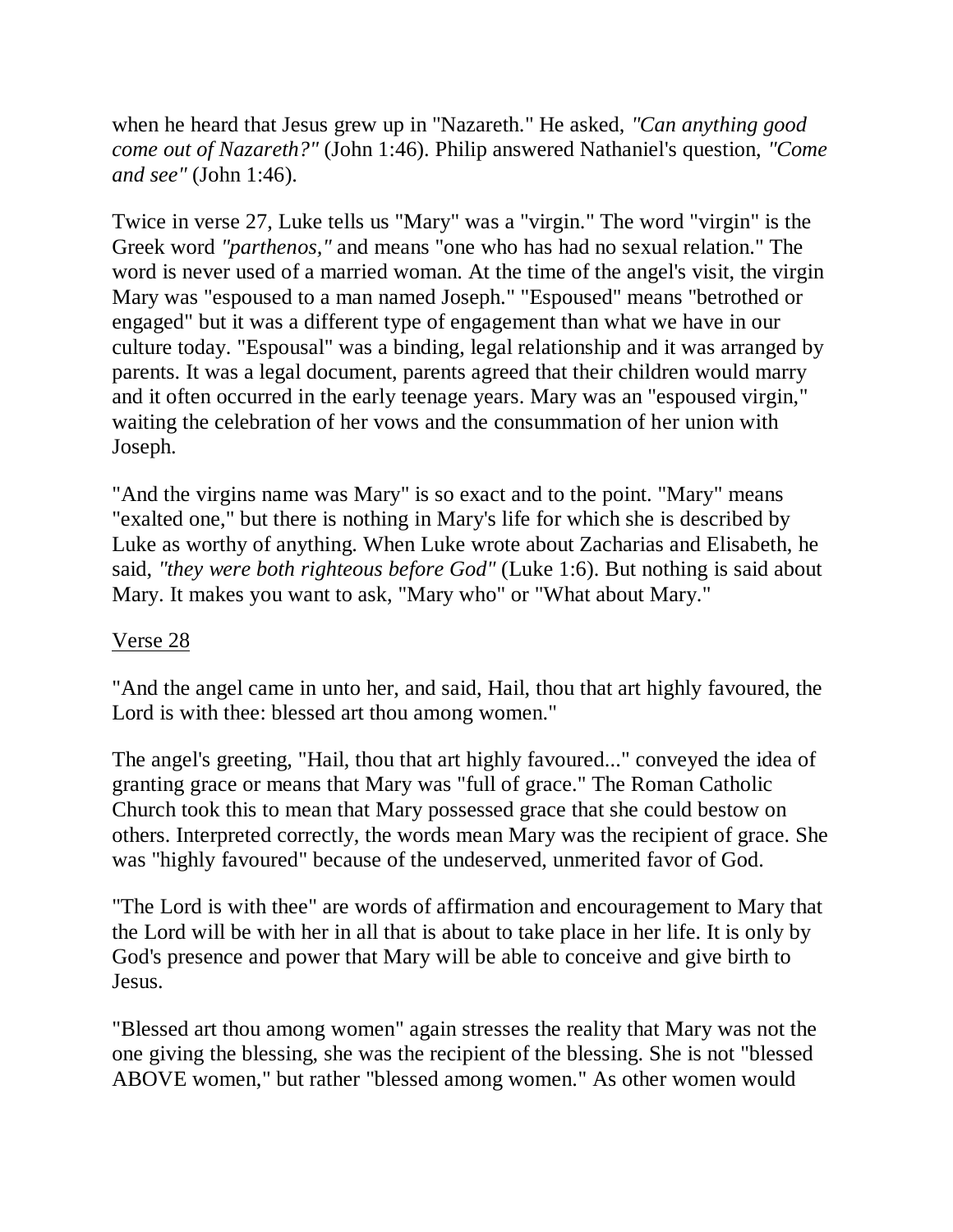look at Mary and what the Lord did through her in bringing Jesus into the world they would recognize that Mary was the most happiest among women.

#### Verse 29

"And when she saw him, she was troubled at his saying, and cast in her mind what manner of salutation this should be."

Mary's response reveals her humility and honesty before God. She was "troubled" or "disturbed" by what the angel had said. Certainly she never expected to see an angel and receive special favors from heaven. There was nothing unique about her that such things should happen. All of this was a troubling surprise to her. She "cast in her mind what manner of salutation this should be." She is asking herself, "What does the angel mean when he says I am 'highly favoured and blessed' among women?"

Mary responds this way because Mary knows she is a sinner and undeserving of God's grace. She responds in the same way all sinners should respond when God tells us He has a plan and purpose for us. We should all be humbled and amazed instead of thinking it's about time God took notice of us!

### Verse 30

"And the angel said unto her, Fear not, Mary: for thou hast found favour with God."

The message of angels in the Old Testament was often associated with judgment, so it is only natural that Mary would be afraid. Gabriel's message to Mary was "Fear not." His message was good news about how God would use her in sending His Son to be the Savior of the world. Again, Gabriel said, "...for thou hast found favour with God." The Holy Spirit wanted Luke and the readers of his gospel to know that what was happening here was all about God's "favour" and grace. Mary has no merit of her own upon which to base what is happening. The same is true of you. Anything in your life that is a result of divine intervention is purely by God's grace.

### Verse 31

"And, behold, thou shalt conceive in thy womb, and bring forth a son, and shalt call his name JESUS."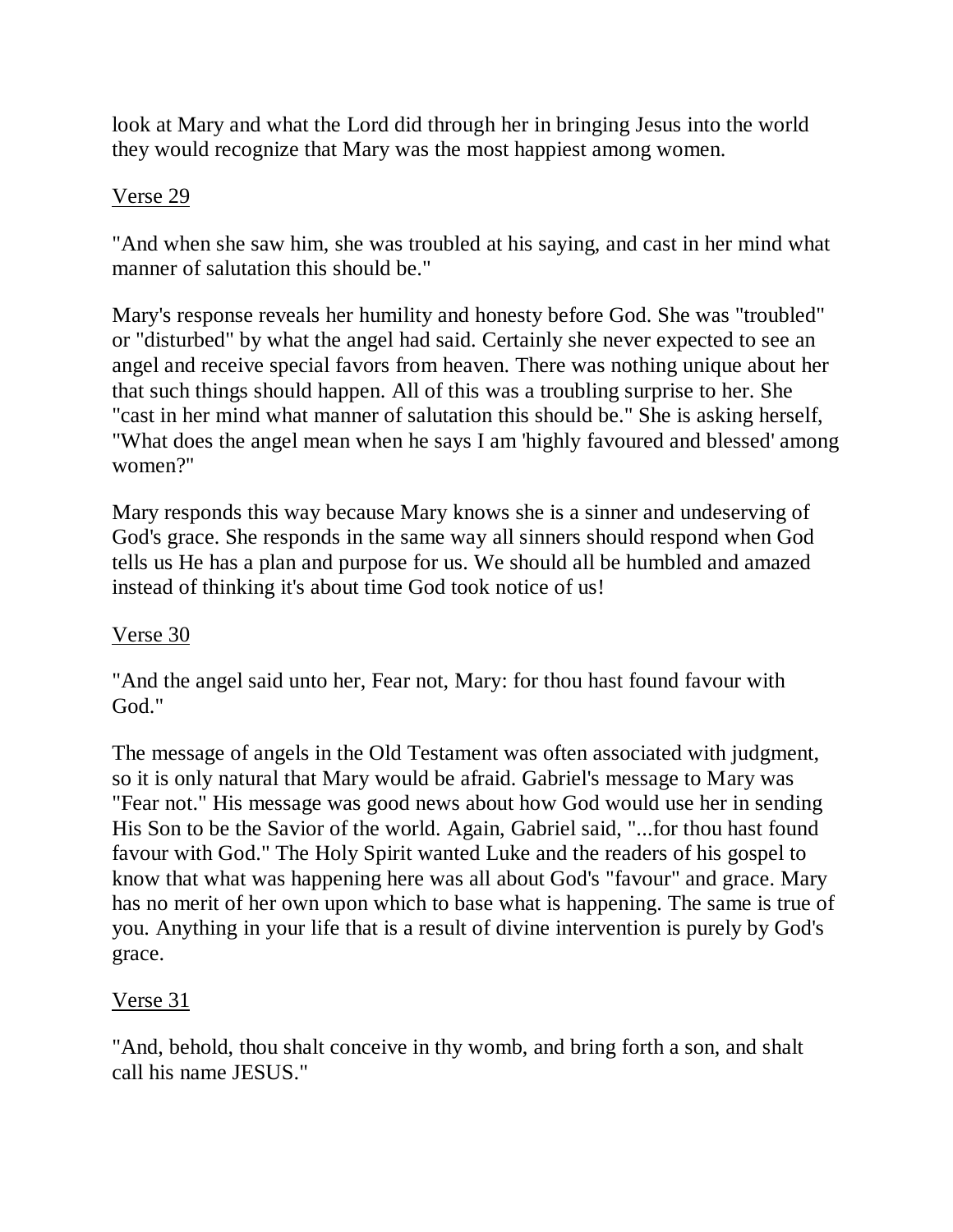Luke now tells us what must be considered the high point of their conversation. Gabriel now explains why Mary could be considered "highly favoured of God." The news that Mary would "conceive" would be wonderful if this were nothing more than a natural conception by natural means. Every Hebrew woman longed to be able to bear children, especially "a son" which would guarantee a family legacy.

As part of the announcement, Mary was commanded to name the "son" she would "conceive" and "bring forth, JESUS." "Jesus" is the Greek equivalent of the Hebrew name *"Yeshua"* ("Joshua," in English." The name means, "Yaweh saves" (Matthew 1:21).

### Verse 32

"He shall be great, and shall be called the Son of the Highest: and the Lord God shall give unto him the throne of his father David:"

Gabriel had told Zacharias that his son, John the Baptist would be "great" (Luke 1:15). Now, his message to Mary alludes to his announcement to Zacharias about the greatness of John the Baptist. However, when Gabriel said, "He shall be great," he distinguishes Jesus from John by declaring Jesus to be "the Son of the Highest." While the expression "Son of the Highest" was sometimes used in the sense of "special man of God (Psalm 82:6; Matthew 5:9; Luke 6:35), the Scriptures make clear that Gabriel said this about Jesus in a literal sense.

"Son of the Highest" means Jesus would have power, prominence, and authority. Mary's "Son" is the "Son" of Elohim. None could be greater! Mary's "Son" would also become the King of Israel, not in an illegitimate political fashion, but legitimately as "the Lord God shall give unto him the throne of his father David." Jesus would lay legitimate claim to David's throne as a true descendant of David (2 Samuel 7:16) and the tribe of Judah (Genesis 49:10).

### Verse 33

"And he shall reign over the house of Jacob for ever; and of his kingdom there shall be no end."

Gabriel informed Mary that her sons story would not end until he "reigned over the house of Jacob for ever." God is going to give the kingdom to His "Son" and it will be "his kingdom" and "of his kingdom there shall be no end." That's unheard of in Mary's day and unheard of in our day. Every man's kingdom eventually comes to an end, except "his kingdom." There will be an actual earthly Kingdom and in that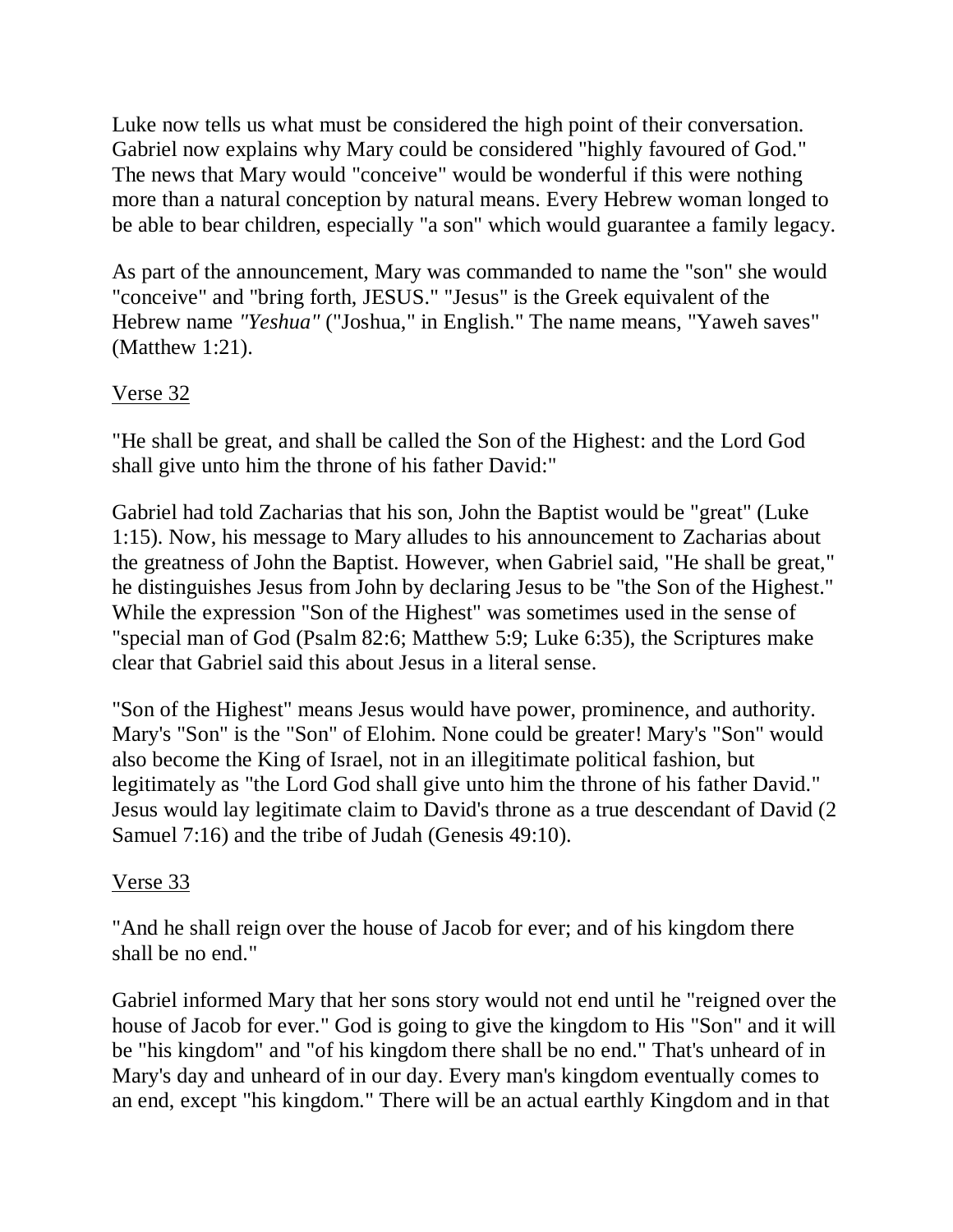Kingdom the Lord Jesus Christ who is the seed of David will reign as the rightful heir to the throne over the nation Israel and over the whole world.

The Lord chose David to become king of Israel, but even this great man failed and his kingdom came to an "end." The Lord promised David that his dynasty would endure, eventually under the rule of a worthy king whose kingdom would exist forever (2 Samuel 7:13-16). Gabriel told Mary, "Your Son will be that king!"

# **Mary and Gabriel (Luke 1:34-38)**

# Verse 34

"Then said Mary unto the angel, How shall this be, seeing I know not a man?"

In response to everything Mary heard, she responds to Gabriel with a question. "How shall this be, seeing I know not a man?" Mary, knowing how children are conceived and born is somewhat confusion. She asked her question, "How shall this be..." and then she qualified her question by saying, "Seeing I know not a man?" Her use of the word "know" is a reference to sexual relations (Genesis 4:1; 19:8; Judges 21:12; Matthew 1:25). The present tense of the word describes Mary's condition at this time as a "virgin," which clearly includes the past.

Mary believed conception would happen as the angel had said, but she knew her marriage with Joseph was still in the future. So, "how" could she conceive? "How" could all of this happen?

# Verse 35-37

"And the angel answered and said unto her, The Holy Ghost shall come upon thee, and the power of the Highest shall overshadow thee: therefore also that holy thing which shall be born of thee shall be called the Son of God. And, behold, thy cousin Elisabeth, she hath also conceived a son in her old age: and this is the sixth month with her, who was called barren. For with God nothing shall be impossible."

Gabriel provided Mary with a straightforward answer. He declared that God Himself through the third person of the Trinity, the "Holy Ghost," would miraculously form a human body for Jesus Christ to indwell. God formed the first man, Adam from the dust of the ground and breathed into him the breath of life (Genesis 2:7). God formed the first woman, Eve, from the side of Adam (Genesis 2:21-22). All other humans being came through the process of reproduction from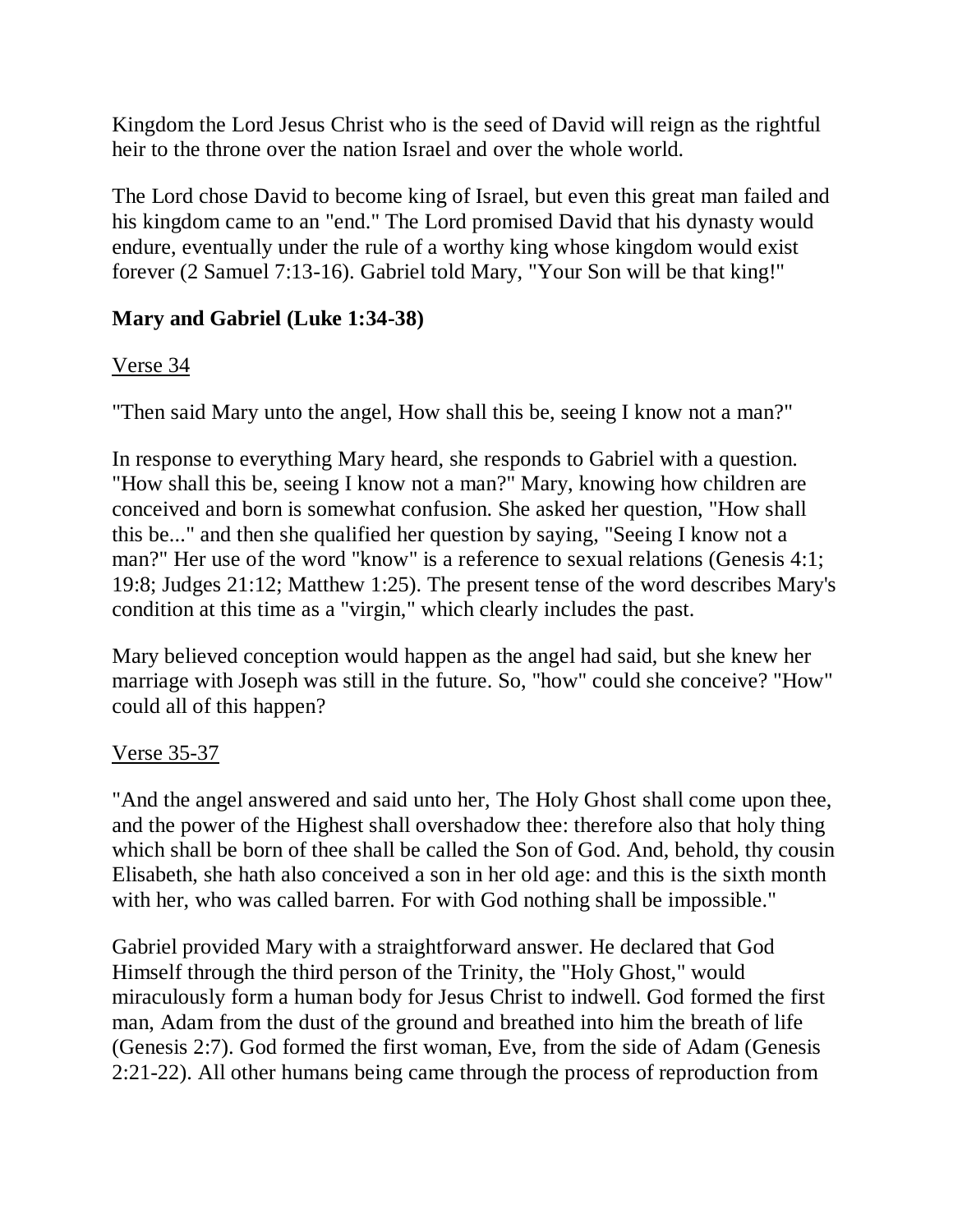Adam and Eve, except for Jesus. He was formed within Mary by the "overshadowing" or "enveloping" presence of the Holy Spirit.

The Holy Spirit is very active in Luke's account of Christ's birth. He is mentioned in connection with the birth of Christ, or the conception of Christ six times; three times in chapter 1 and three times in chapter 2 of Luke's gospel. The Holy Spirit was the original agent of creation as recorded in Genesis 1:2. Once again He is involved in creative work. This time however, His creative work is not in the world but in the womb of a virgin.

This child, this "holy thing" was free from the contamination of Adam's original sin. To be called "holy thing" is significant. New born babies may be cute and cuddly but they are not "holy." They are conceived in sin and born in sin. Only God's redeeming grace can make them holy. Since Jesus was not born of Joseph's seed He was *"holy, harmless, undefiled, separate from sinners, and made higher than the heavens"* (Hebrews 7:26). He was as Gabriel declared Him to be, "the Son of God."

While Mary did not ask for a sign of confirmation, the angel nonetheless provided something that must have helped encourage her in the face of all that way happening. Gabriel said, "And, behold, thy cousin Elisabeth, she hath also conceived a son in her old age..." God had given Zacharias and Elisabeth a miraculous pregnancy as well. This must have shocked Mary because Gabriel next gave her a principle to encourage her faith. He said, "For with God nothing shall be impossible."

If Mary's faith regarding God miraculously placing the Son of God in her womb supernaturally, or in believing the miraculous conception of John in Elisabeth's body by natural means, here was a principle designed to help her realize that God could do anything He chose to do. God gave a similar word to Abraham when He announced the birth of Isaac (Genesis 18:14).

### Verse 38

"And Mary said, Behold the handmaid of the Lord; be it unto me according to thy word. And the angel departed from her."

Mary responded to Gabriel's words without hesitation. She was obviously a spiritually sensitive young woman. She didn't argue or rationalize Gabriel's conclusion that with God nothing was impossible. She quickly submitted to the divine will of God and referred to herself as "the handmaid of the Lord." The term